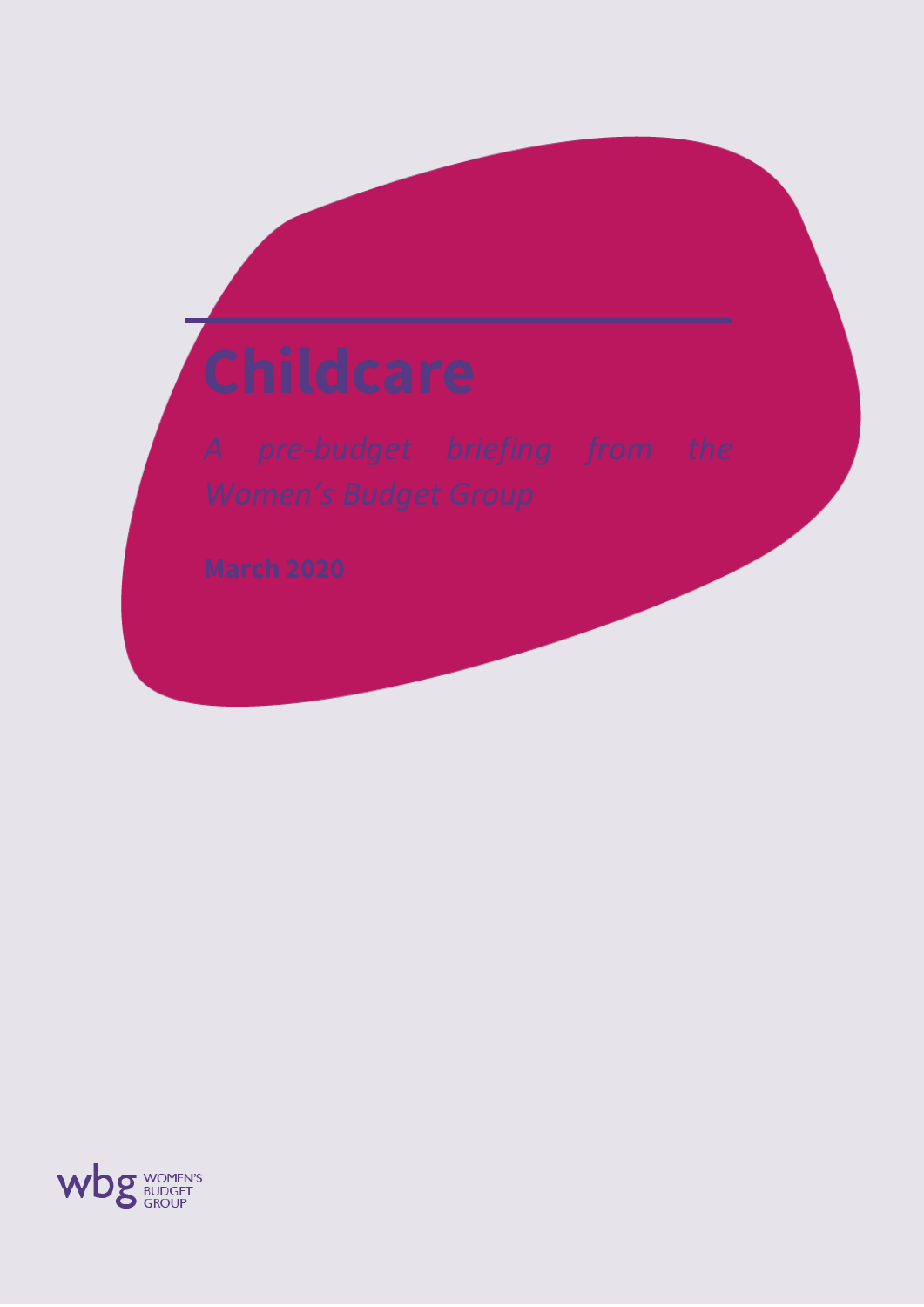

# **Childcare: Key policy issues**

*Background briefing from the UK Women's Budget Group*

#### **Key points**

- *The childcare system in England is not fit for purpose and is failing to meet the needs of parents, children and the economy.*
- *Affordability is a key issue. Childcare costs are around 30% of the income of dual-earner couples on median incomes and around 20% for 1.5 earner couples.*
- *High-quality childcare has the greatest benefit for disadvantaged children. However, there are significant socio-economic gradients in access to high-quality education and care, with the result that those children who would benefit most not having access to such care.*
- *Supply is not keeping pace with demand. Only just over half (57%) of local authorities in England have enough childcare for parents who work full-time and just a fifth (22%) have enough for parents working atypical hours.*
- *Policy under successive governments has not addressed the fundamental supply, affordability and quality issues in the sector.*
- *The recent increase in the free entitlement to 30 hours for working parents and the introduction of 'tax-free' childcare (both in 2017) excludes children from the most disadvantaged households. These regressive changes, with increased support going to better off households, are likely to result in the widening of the achievement gap. Planned increased support in Universal Credit will benefit only some parents, leaving many with poor work incentives. Moreover, any support under UC does not compensate for increasing childcare costs and a lack of adequate supply.*
- *Urgent action is required to overhaul the childcare system. This requires adequate funding for providers, as well as better training for the workforce and increased support for second earners*

The childcare system in England is not fit for purpose, failing to meet the needs of parents, children and the economy. This briefing summarises the key issues – from supply to access, quality and affordability – and assesses recent policy interventions in the sector.

# *What are the key issues relating to childcare in the UK?*

*Affordability:* Childcare in the UK is expensive and prices continue to rise often above inflation. Research by the TUC found that for parents with a one-year old child, the cost of their child's nursery provision has grown four times faster than their wages, and more

<sup>1</sup> TUC (2017) Press release: Cost of childcare has risen four times faster than wages since 2008, says TUC [\(http://bit.ly/2ioIyrS\)](http://bit.ly/2ioIyrS)

than seven times faster in London (from 2008 to  $2016$ ).<sup>1</sup> The problem is further exacerbated by policy changes, such as freezes in in-work support. Even those families where both adults earn the National Living Wage, high childcare costs are likely to leave families in deficit.<sup>2</sup>

High childcare costs can block parents' access to employment, with more than half (52%) of nonworking mothers in England preferring to be in paid

<sup>2</sup> Child Poverty Action Group (2019) The cost of a child in 2019 [\(http://bit.ly/2WrdCal\)](http://bit.ly/2WrdCal)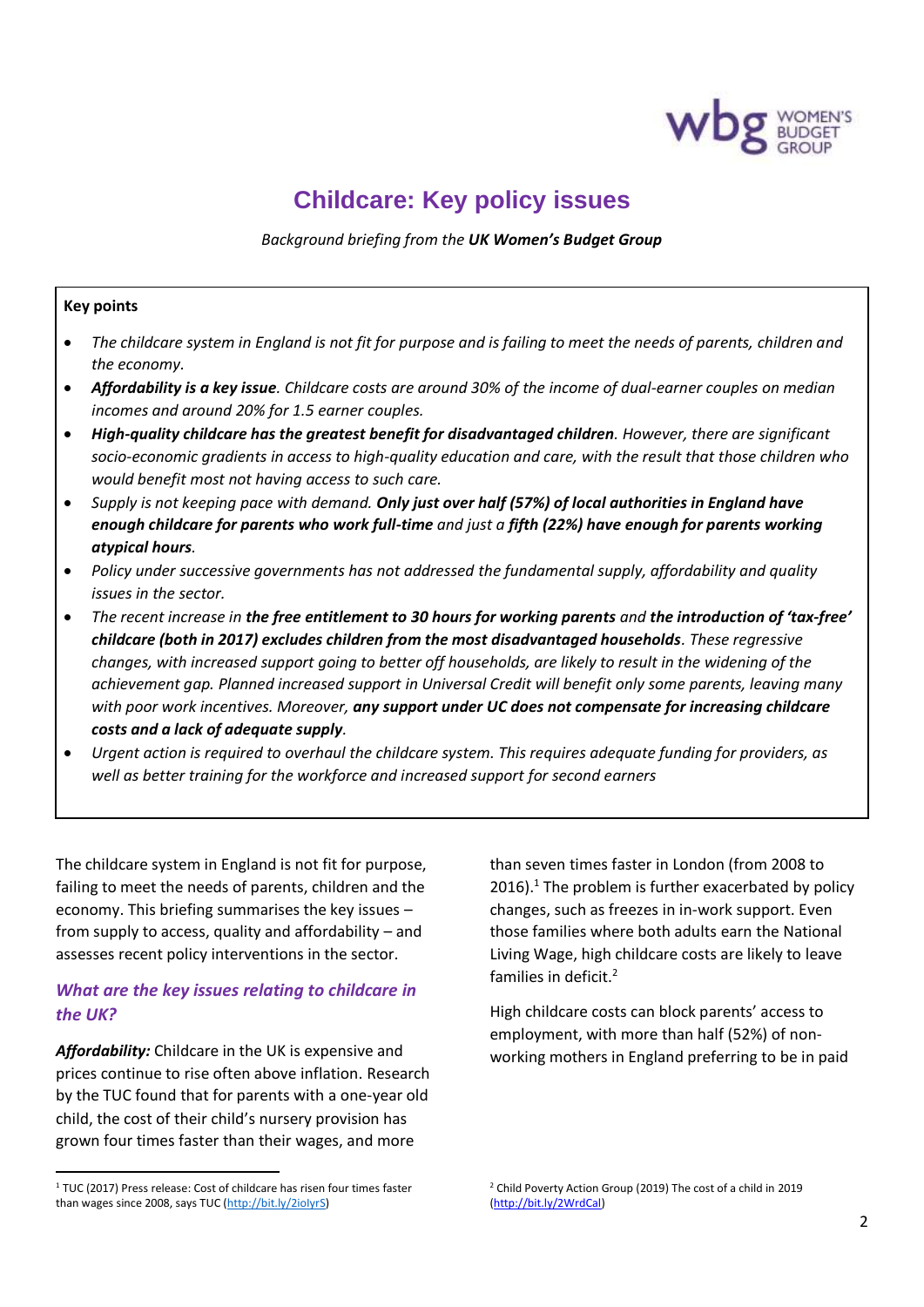work if they could arrange the right childcare.<sup>3</sup>

The role of affordable childcare in supporting equal access to the labour market is clear when assessed internationally: comparison across western countries indicates that childcare costs of approximately 10% of net family income is optimal for supporting high levels of maternal employment. But the UK's cost to income ratios far exceed this optimal level, at around 30% for full-time dual earner couples and 20% for 1.5 earner couples on median incomes.<sup>4</sup>

*Equity:* High-quality childcare supports children's cognitive and social development. It is particularly effective in improving the life chances of the most disadvantaged children.<sup>5</sup> It is therefore crucial that children – particularly those from disadvantaged families – are able to access high-quality childcare. Yet at present there are significant socio-economic gradients in access to high-quality education and care, with the result that those children who would benefit the most from such care not being able to access it. Moreover, recent policy changes will exacerbate these inequalities.

The positive impact of childcare means that government investment in high-quality care makes good fiscal sense. The expected return on investing in interventions in the early years is estimated at 6-10% per year.<sup>6</sup>

*Lack of information:* Information about what support is available to parents plays a key role in access to and take-up of childcare. Yet many parents lack the right information about what is available. $<sup>7</sup>$  As a result, just</sup> under half of parents are either 'confused' or have 'no idea' what is on offer.<sup>8</sup>

*Under-supply:* Only just over half of local authorities in England (57%) report that they have enough childcare for parents who work full-time, and only fifth (22%) have sufficient childcare for parents who work atypical hours. Children with special educational needs or disability are particularly under-served, with only 23% of local authorities having enough childcare for them.<sup>9</sup>

Underlying these issues is the core problem of underfunding, which is discussed below.

#### **What childcare support is available?**

Childcare support for parents is a mix of in-kind support and cash transfers.

Under the current system of **tax credits**, means-tested cash transfers are available to low- and middleincome families to cover part or all of the cost of childcare, depending on the family's work situation and income. The award does not increase after two children. Moreover, maximum eligible costs have not changed since they were introduced in 2003 despite the cost of childcare rising by 80% over the period.<sup>10</sup> Tax credits are being replaced by **Universal Credit**. The rollout has begun, and is expected to be completed by March 2023.<sup>11</sup>

Cash transfers that act as a discount on the cost of childcare are available through the recently introduced **'tax-free childcare' scheme**. This entitles some families (all parents need to be in employment) to 20p of support for every 80p they spend on childcare. Despite the name, this is independent of the tax system. Parents pay into an online childcare account, which is then topped by the government with 20p for every 80p deposited. This scheme replaces the similar but much less widely-available employer-supported childcare vouchers (employer vouchers will remain active for those already registered).

Parents can access in-kind support through the '**free entitlement**' to early education. This is available for three- and four-year-olds and the most disadvantaged two-year-olds. All eligible families can access 15 hours per week for 38 weeks per year. This policy has recently been extended for working families. Those families in which all adults are in employment are entitled to a further 15 hours per week as of September 2017.

Another important form of in-kind support is directly provided services via local authorities, such as Sure Start Children's Centres and free or subsidised nursery

<sup>3</sup> Department for Education (2018) *Childcare and Early Years Survey of*  Parents in England, 2018 [\(http://bit.ly/331ebKm\)](http://bit.ly/331ebKm) p. 15

<sup>4</sup> IPPR (2014) *Childmind the gap: Reforming childcare to support mothers into work* [\(http://bit.ly/2numflQ\)](http://bit.ly/2numflQ)

<sup>5</sup> IFS (2014) *The economic effects of pre-school education and quality* [\(http://bit.ly/2ngboeF\)](http://bit.ly/2ngboeF)

<sup>&</sup>lt;sup>6</sup> [See](about:blank) various studies by J. Heckman and team [\(http://bit.ly/2qgyiEk\)](http://bit.ly/2qgyiEk) <sup>7</sup> Department for Education (2016) *Childcare and early years survey of parents 2014 to 2015* [\(http://bit.ly/2eWgkhn\)](http://bit.ly/2eWgkhn)

<sup>8</sup> Social Mobility and Child Poverty Commission (2016) *Parents' experiences of services and information in the early years* [\(http://bit.ly/2n5goCn\)](http://bit.ly/2n5goCn)

<sup>9</sup> Family and Childcare Trust (2019) *Childcare Survey 2019* [\(http://bit.ly/2Ieguk6\)](http://bit.ly/2Ieguk6)

<sup>&</sup>lt;sup>10</sup> The Guardian (16 Feb 2016) 'Cost of raising children in UK higher than ever' [\(http://bit.ly/2fOzxS4\)](http://bit.ly/2fOzxS4)

<sup>&</sup>lt;sup>11</sup> House of Commons Library (14 Jun 2018) Universal Credit roll-out: 2018-19. Number 8299 [\(http://bit.ly/31Xx3ZI\)](http://bit.ly/31Xx3ZI)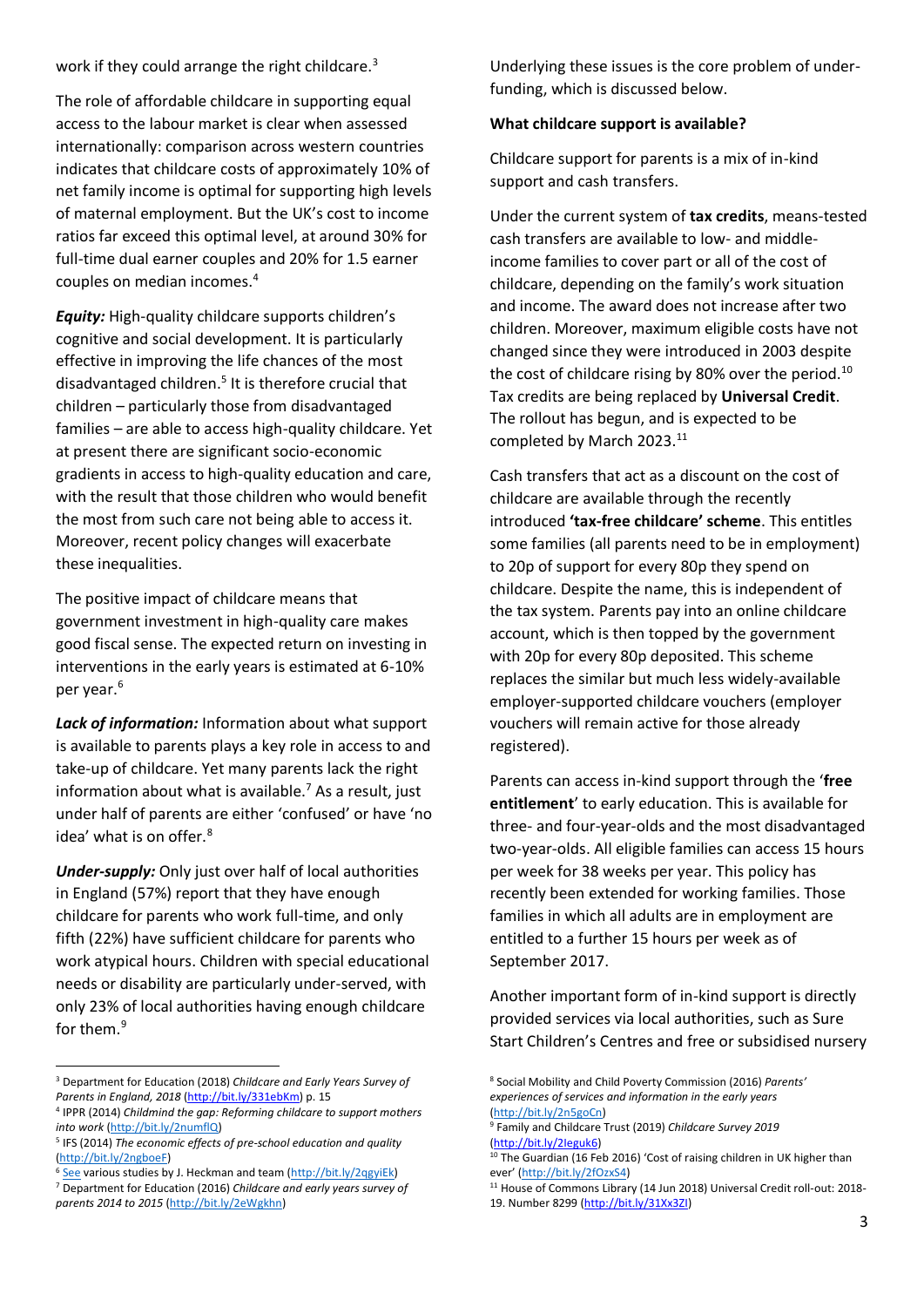schools.

Note that this discussion refers to childcare support in England. As childcare policy is devolved, policy in other nations vary.

### *Recent policy changes*

Over recent and current parliaments, the main policy changes have been the extension of the free entitlement, the introduction of tax-free childcare and of cuts to Childcare Tax Credit, being rolled out into a supposedly more generous Universal Credit.

#### **Free entitlement**

The free entitlement to childcare has now been extended for some families with three- and four-yearolds. Eligible families are entitled to 30 hours of childcare for 38 weeks a year, in comparison to 15 hours available previously. Eligible families are those in which all adults work more than the equivalent of 16 hours a week at the national minimum wage and where no parent is earning more than £100,000 per year. The stricter eligibility requirements for the additional 15 hours per week exclude around half of the families that access the free 15 hours. $12$ 

#### **Tax-free childcare**

Tax free childcare, as discussed above, was rolled out from April 2017, and coincided with the withdrawal of employer-supported childcare vouchers. The rollout was marred with technical problems, $13$  and as a result the Government delayed the full roll-out to March 2018.<sup>14</sup>

### **Universal Credit**

The current system of tax credits is being replaced with a new welfare system, Universal Credit (UC). UC is being introduced gradually with full roll-out expected in 2023.<sup>15</sup> Though on first glance, childcare support in Universal Credit (UC) appears to be more generous than under the current tax credit system (85% of costs covered compared to 70% under tax

credits), the incoming system will equate to a cut for many of the poorest working families.<sup>16</sup>

#### **Other changes**

Alongside these changes, there are minor revisions to the early years foundation stage (EYFS), which sets out learning and development targets for 0-5 yearolds, after more significant changes were abandoned by the government. Similarly, attempts to increase qualification requirements for new childcare staff were abandoned following recruitment concerns from the sector. $17$ 

Finally, the early years funding formula (EYFF) has been overhauled. The formula now includes the use of a single base rate by 2019-20, with most funds (90%) distributed using this base rate rather than more responsive supplements.

Smaller-scale initiatives are also underway, such as the twelve 'Social mobility and opportunity areas'<sup>18</sup> some of which will focus on enhancing early years provision in order to increase social mobility, and the Mayor of London's 'Early Years Hubs'.<sup>19</sup>

# *What are the key issues relating to recent policy changes?*

We have four key concerns relating to current trends in childcare policy and funding that should be addressed in future budgets or financial statements.

Firstly, though the extension to the free entitlement is a welcome move, and early evidence suggests a positive impact in working hours for parents, <sup>20</sup> there are significant concerns about quality and equity. There are issues both with the low rate at which the policy is being funded as well as the impact of restricting the policy to working families.<sup>21</sup> Underfunding is likely to undermine the sector's ability to provide this care, and may also compromise the

<sup>&</sup>lt;sup>12</sup> The Guardian (12 Feb 2017) "Parents on zero-hour contracts 'could miss out on free childcare<sup>"</sup>" [\(http://bit.ly/2lbdPhc\)](http://bit.ly/2lbdPhc)

<sup>13</sup> NurseryWorld (2017) Tax-Free Childcare runs into problems, 14 May 2017 [\(http://bit.ly/2iYH7gt\)](http://bit.ly/2iYH7gt)

<sup>&</sup>lt;sup>14</sup> UK Parliament Childcare Service Update: Written statement - HCWS247, Made on: 15 November 2017 [\(http://bit.ly/2z7cZXd\)](http://bit.ly/2z7cZXd)

<sup>15</sup> Kennedy, S. and Keen, R. (2018) Universal Credit roll-out: 2018-19 House of Commons Library. Number 8299, 14 June 2018

[<sup>\(</sup>https://researchbriefings.parliament.uk/ResearchBriefing/Summary/CBP-](https://researchbriefings.parliament.uk/ResearchBriefing/Summary/CBP-8299)[8299\)](https://researchbriefings.parliament.uk/ResearchBriefing/Summary/CBP-8299)

<sup>&</sup>lt;sup>16</sup> See IFS (2016) Green Budget 2016 [\(http://bit.ly/2j9Hnta\)](http://bit.ly/2j9Hnta) and [\(http://bit.ly/2zVeafY\)](http://bit.ly/2zVeafY)

<sup>&</sup>lt;sup>17</sup> Department for Education (2017) Early Years Workforce Strategy [\(http://bit.ly/2msw587\)](http://bit.ly/2msw587)

<sup>&</sup>lt;sup>18</sup> Department for Education (2017) Social mobility and opportunity areas [\(http://bit.ly/2y4vawJ\)](http://bit.ly/2y4vawJ)

<sup>&</sup>lt;sup>19</sup> Greater London Authority (2017) Press release: Mayor unveils plans for London's first Early Years Hubs ([http://bit.ly/2ywpTx2\)](http://bit.ly/2ywpTx2)

<sup>&</sup>lt;sup>20</sup> Department for Education (2018) Evaluation of the first year of the national rollout of 30 hours free childcare Research report [\(http://bit.ly/36egJa5\)](http://bit.ly/36egJa5)

<sup>&</sup>lt;sup>21</sup> IPPR (2015) Extending the early years entitlement - Costings, concerns and alternatives [\(http://bit.ly/1KTD10I\)](http://bit.ly/1KTD10I)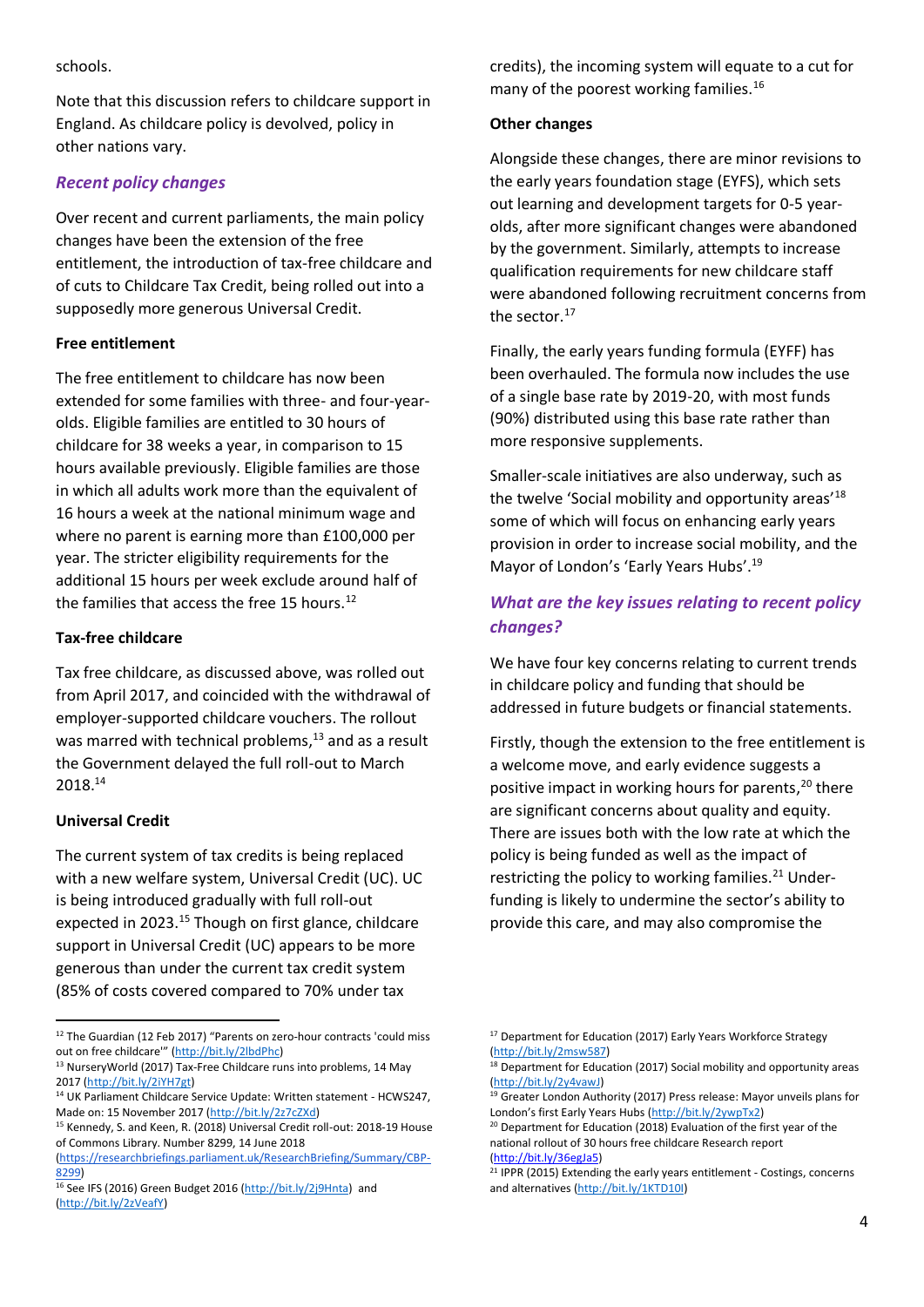quality of care, <sup>22</sup> a concern echoed by the House of Commons Treasury Committee.<sup>23</sup>

As of 2017, there were over 1,000 fewer childcare providers on the Early Years Register than in 2015. This decline is likely to be partly as a result of the extension in the free entitlement coupled with underfunding.<sup>24</sup>

Of those providers that are still operating, a minority have already declined to offer the additional hours with half citing funding challenges. Of those who offer the extension, two-fifths (39%) of private providers reported a fall in profits due to the extended hours.<sup>25</sup>

Moreover, the regressive nature of this policy – with the poorest families excluded from additional hours is likely to widen the achievement gap.<sup>26</sup><sup>27</sup>

There also appear to be some issues relating to access to the extension to the entitlement. To access the free hours, parents must have a validated code. Yet one month after the start of the autumn term 2018, more than 30,000 codes were yet to be validated.<sup>28</sup> There are a range of potential reasons for this, including problems with the verification system, local authorities, providers or parents being slow to respond or a lack of places available for the additional hours. There is also a high level of geographical variation in access to the 30 hours, as indicated by variation in the proportion of codes that have been validated across local authorities.<sup>29</sup>

Secondly, broader funding trends are heavily impacting childcare. Local authorities have had large reductions in funding for early intervention. The Early Intervention allocation – which includes intervention services for older children and those in care – fell from £3.2 billion in 2010-11 to £1.4 billion in 2015-16, a 55% decrease. This budget includes Sure Start

Children's Centres, of which funding fell by over a third (37%) from £1.5 billion in 2010-11 to £0.9 billion in 2014-15.<sup>30</sup> The impact on these centres (and other maintained provision and LA-provided services) has been and will continue to be severe across England. Over 1,000 children's centres closed between 2009 and 2017.<sup>31</sup> Moreover, in general the more deprived the local authority the greater the financial retrenchment, leaving those with the highest levels of need the most limited resources.<sup>32</sup>

Other policy and funding changes will also affect the market as local funding formulae are overhauled. The Government's removal of statutory quality supplements will have a negative impact on LAs ability to drive up the quality of local childcare.<sup>33</sup>

Thirdly, the combined impact of funding changes and policy decisions is creating a more regressive system. Higher income families receive a larger amount of childcare support than lower income families, targeting support away from those who need it most.<sup>34</sup> This is particularly concerning given other trends in earnings and welfare support, leaving poorer families in considerable need.

Lastly, the change in the welfare system from tax credits to Universal Credit may undermine lowearning parents' ability to work. The amount of UC reduces as earnings rise, which means that many families will receive less than 85% of their childcare costs once they increase their hours. This significantly reduces incentives to enter employment or increase the number of hours worked, since families will be faced with higher childcare costs not covered by UC. The disincentives are particularly strong for 'second earners' – mostly women – who also face

[\(http://bit.ly/2mWjyrI\)](http://bit.ly/2mWjyrI) 

<sup>31</sup> The Sutton Trust (2018) *Stop Start: Survival, decline or closure? Children's centres in England, 2018* [\(http://bit.ly/34dMFK0\)](http://bit.ly/34dMFK0)  <sup>32</sup> IFS (2015) 'Central Cuts, Local Decision-Making: Changes in Local Government Spending and Revenues in England, 2009-10 to 2014-15' [\(http://bit.ly/2l6Pi9v\)](http://bit.ly/2l6Pi9v)

<sup>22</sup> House of Commons Committee of Public Accounts (2016) *Entitlement to free early years education and childcare, Fourth Report of Session 2016–17* [\(http://bit.ly/2mC0KLN\)](http://bit.ly/2mC0KLN) 

<sup>23</sup> House of Commons Treasury Committee (2018) *Childcare: Ninth Report of Session 2017–19* [\(http://bit.ly/2oto98o\)](http://bit.ly/2oto98o) 

 $24$  The Observer (18 Nov 2017) 'A thousand nurseries close as free childcare scheme falters' [\(http://bit.ly/2B1H1gc\)](http://bit.ly/2B1H1gc)

<sup>25</sup> Department for Education (2018) *Evaluation of the first year of the national rollout of 30 hours free childcare Research report* [\(http://bit.ly/36egJa5\)](http://bit.ly/36egJa5)

<sup>26</sup> Education Policy Institute (2016) *Widening the gap? The impact of the 30-hour entitlement on early years education and childcare* [\(http://bit.ly/2bkfttz\)](http://bit.ly/2bkfttz) 

<sup>27</sup> Stewart, K. and Waldfogel, J. (2017) *Closing Gaps Early: The role of early years policy in promoting social mobility in England* [\(http://bit.ly/2z4ztfi\)](http://bit.ly/2z4ztfi) <sup>28</sup> Department for Education (2018) *Management information on the number of 30 hours free childcare codes issued and validated for the autumn term 2018* [\(http://bit.ly/2JvYnaU\)](http://bit.ly/2JvYnaU)

<sup>&</sup>lt;sup>29</sup> Department for Education written question answered on 3 November 2017 [\(http://bit.ly/2AP32i7\)](http://bit.ly/2AP32i7) analysed by Children and Young People Now: Article 'DfE figures reveal 30 hours childcare "postcode lottery"'([http://bit.ly/2ijiTOy\)](http://bit.ly/2ijiTOy)

<sup>30</sup> National Children's Bureau and The Children's Society (2015) *Cuts that cost: trends in funding for early intervention services* 

<sup>33</sup> Noden, P. and West, A. (2016) *The Early Years Single Funding Formula: National policy and local implementation* [\(http://bit.ly/2mWoddv\)](http://bit.ly/2mWoddv)  <sup>34</sup> Education Policy Institute (2016) *Widening the gap? The impact of the 30-hour entitlement on early years education and childcare* [\(http://bit.ly/2bkfttz\)](http://bit.ly/2bkfttz)